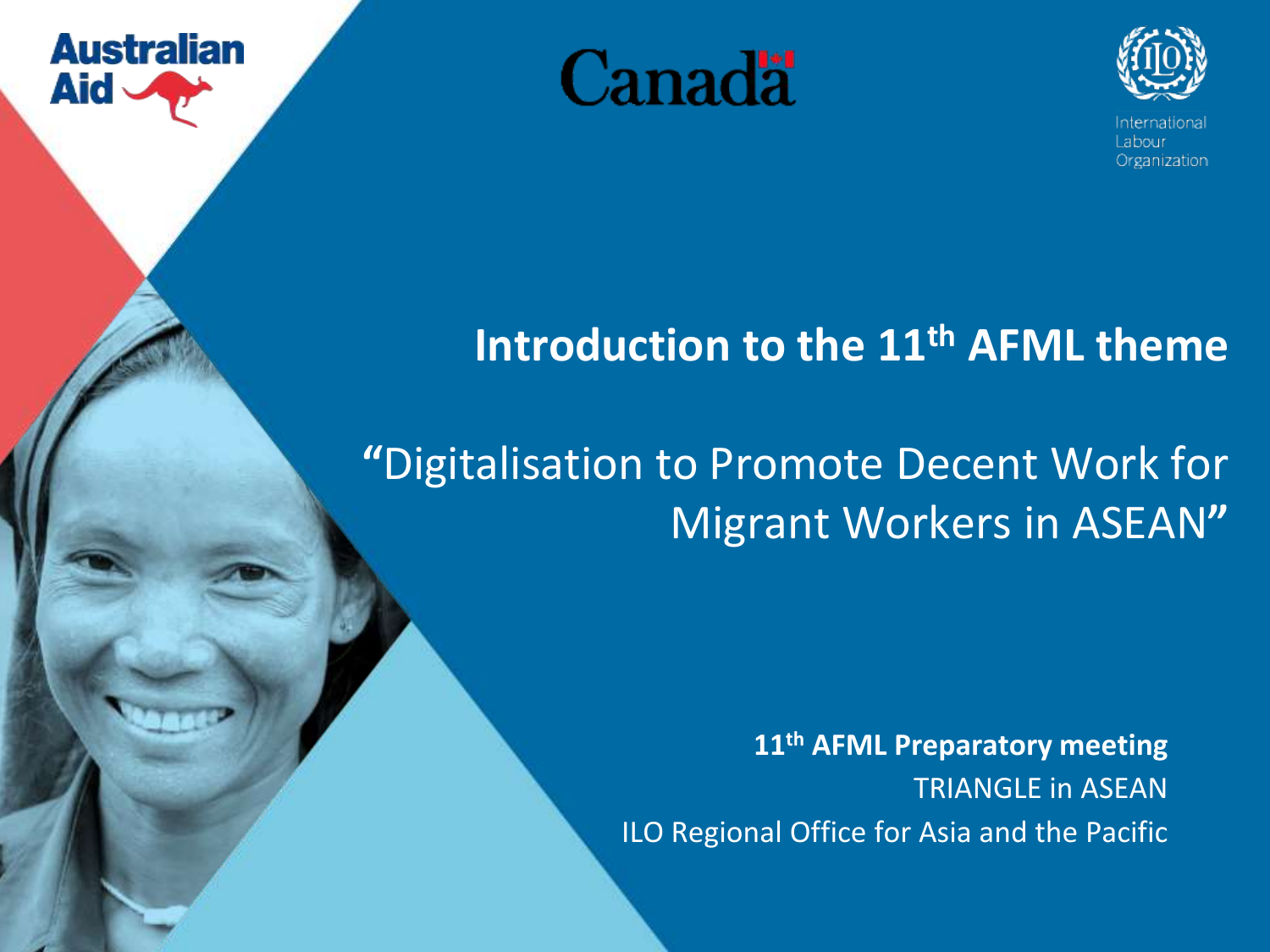#### **11th AFML: Overview & Objectives**



- **11th AFML**; 29 30 October 2018; Singapore;
- Theme: "**Digitalisation to Promote Decent Work for Migrant Workers in ASEAN**"
	- Sub-theme 1: **Digitalisation of migrant labour management,**
	- Sub-theme 2: **Digital services to migrant workers**
- Singapore 2018 ASEAN Chairmanship theme "Resilience and Innovation"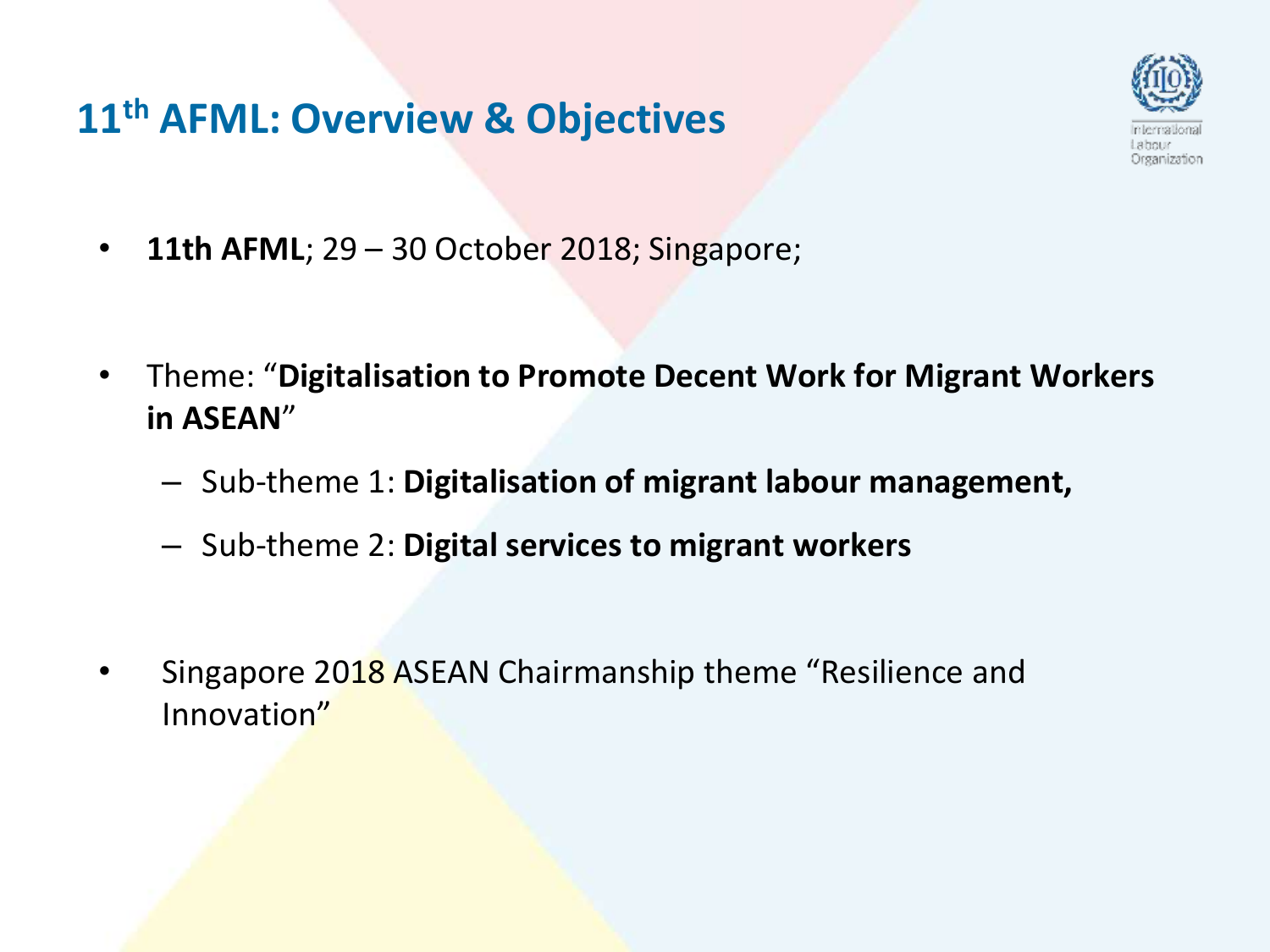#### **Digitalization: Great opportunities**



- In 2016, the Asia Pacific region was home to more than half of the world's internet users.
	- **44 %** of the population use internet.
	- **58 %** of websites accessed through mobile phones.
- **Online networks** can provide continuous access to support and peer-to-peer advice.
- **Programmes** created (by government and non-government) to strengthen **migration management**.
- **Services provided** to migrant workers through information, communication, and technology.

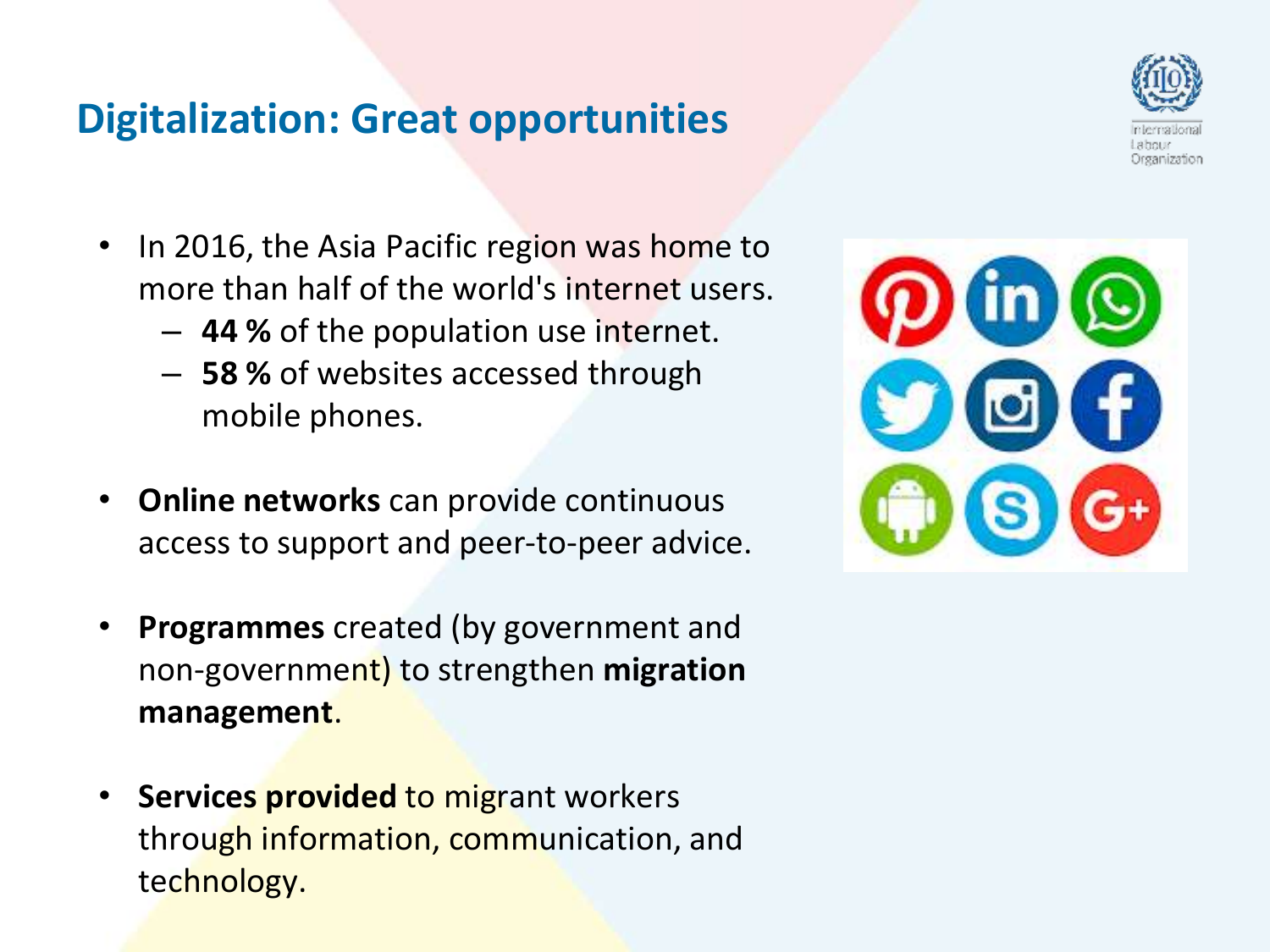#### **Digitalization: Challenges**



- **Technological gains are not distributed equally**!
- There are many migrant workers, and prospective migrant workers, who have **no access to technology**, or who **cannot use it in a meaningful way** to protect themselves.
- **Sectoral and gender differences** in access to technology, for example:
	- **Migrant domestic workers** in Thailand and Malaysia rely heavily on mobile phones for information and contact with the outside world, but employers may restrict their use of phones (ILO, 2016).
	- Many **migrant construction workers** in Thailand have access to internet and smart phones with applications such as Line and Viber. However, many women mentioned that only their husbands or sons knew how to use the technology. (ILO, 2016.)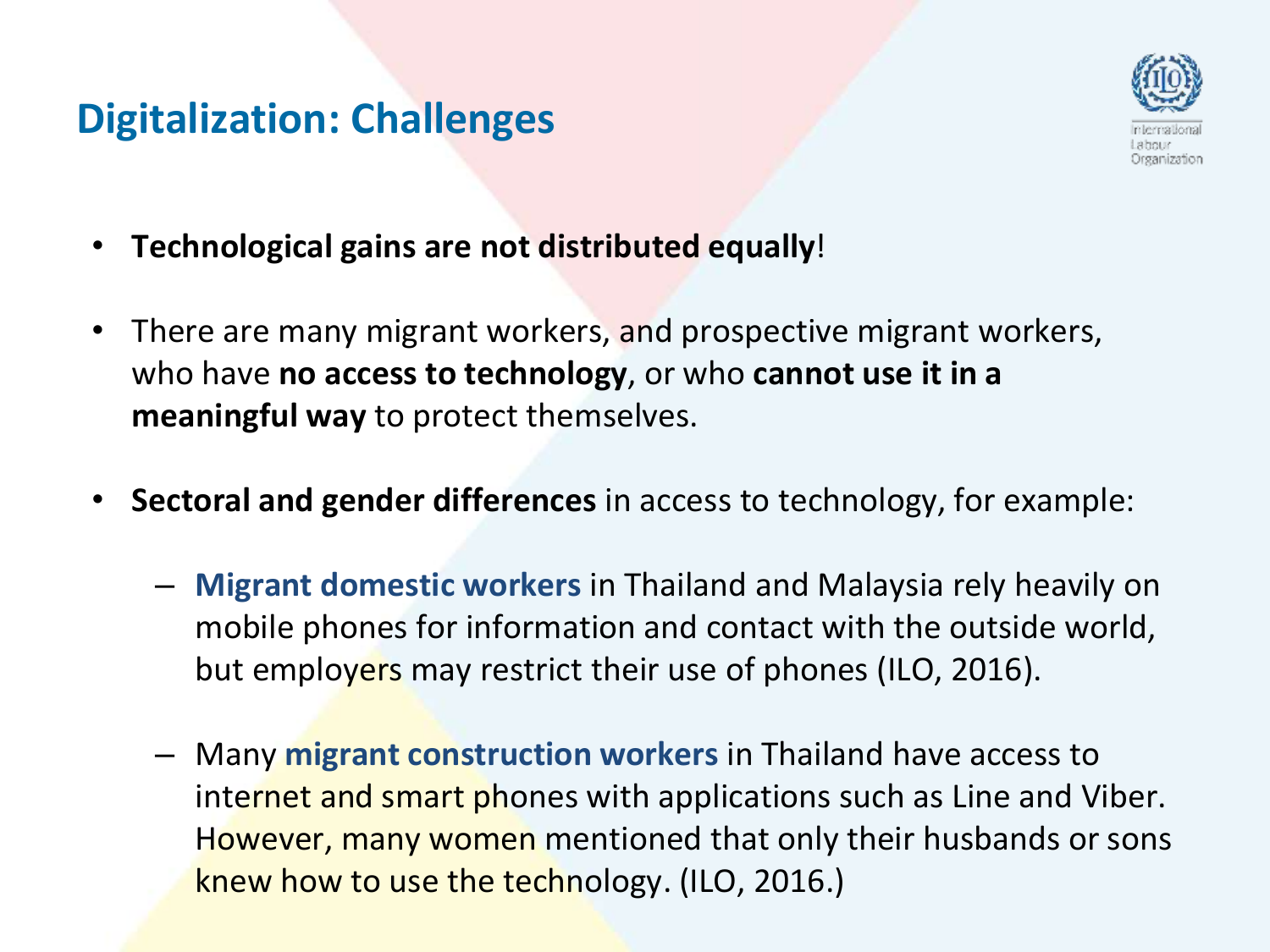#### **Digitalization: Challenges**



- Ensuring **quality of online services and information** requires oversight.
- Laws are not clear on collection and use of **migrant workers personal information and bio data**. Accountability and responsibility?
- **Contracting private firms to manage systems for public service** involves risks that need to be regulated.
- **Costs** of new digital services should not be borne by migrant workers.
- **It is important for the AFML to discuss how to best manage digitalization so that it benefits all migrant workers**.
- **★ Note: Most migrant workers in ASEAN still rely on offline information** and services provided through informal channels!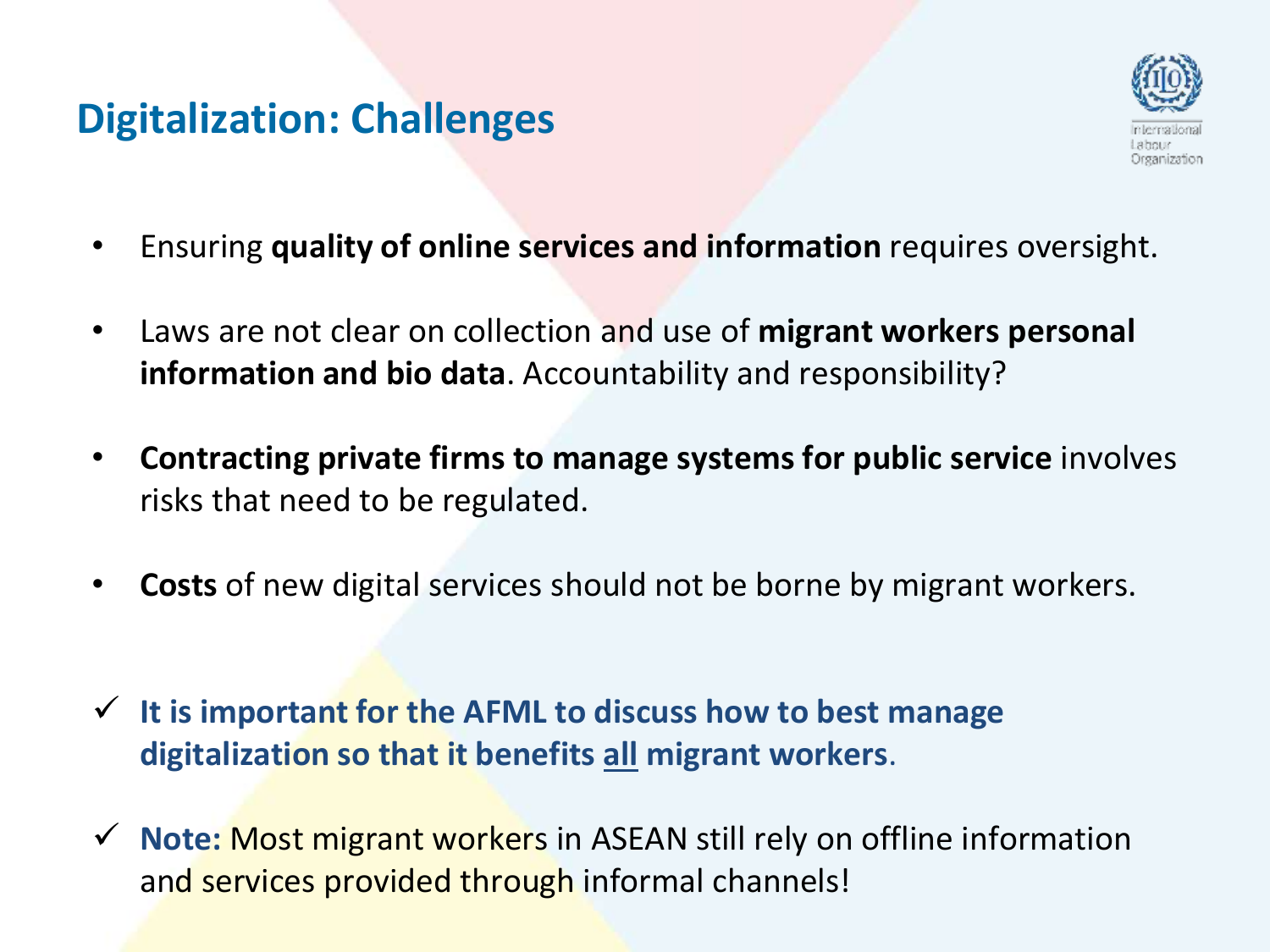

### **Sub-theme 1: Digitalisation of migrant labour management**

**Initiatives in AMS that leverage technology in managing migrant labour, such as:** 

- e-governance systems for migration management;
- digital tools for law enforcement;
- regulating occupational safety and health.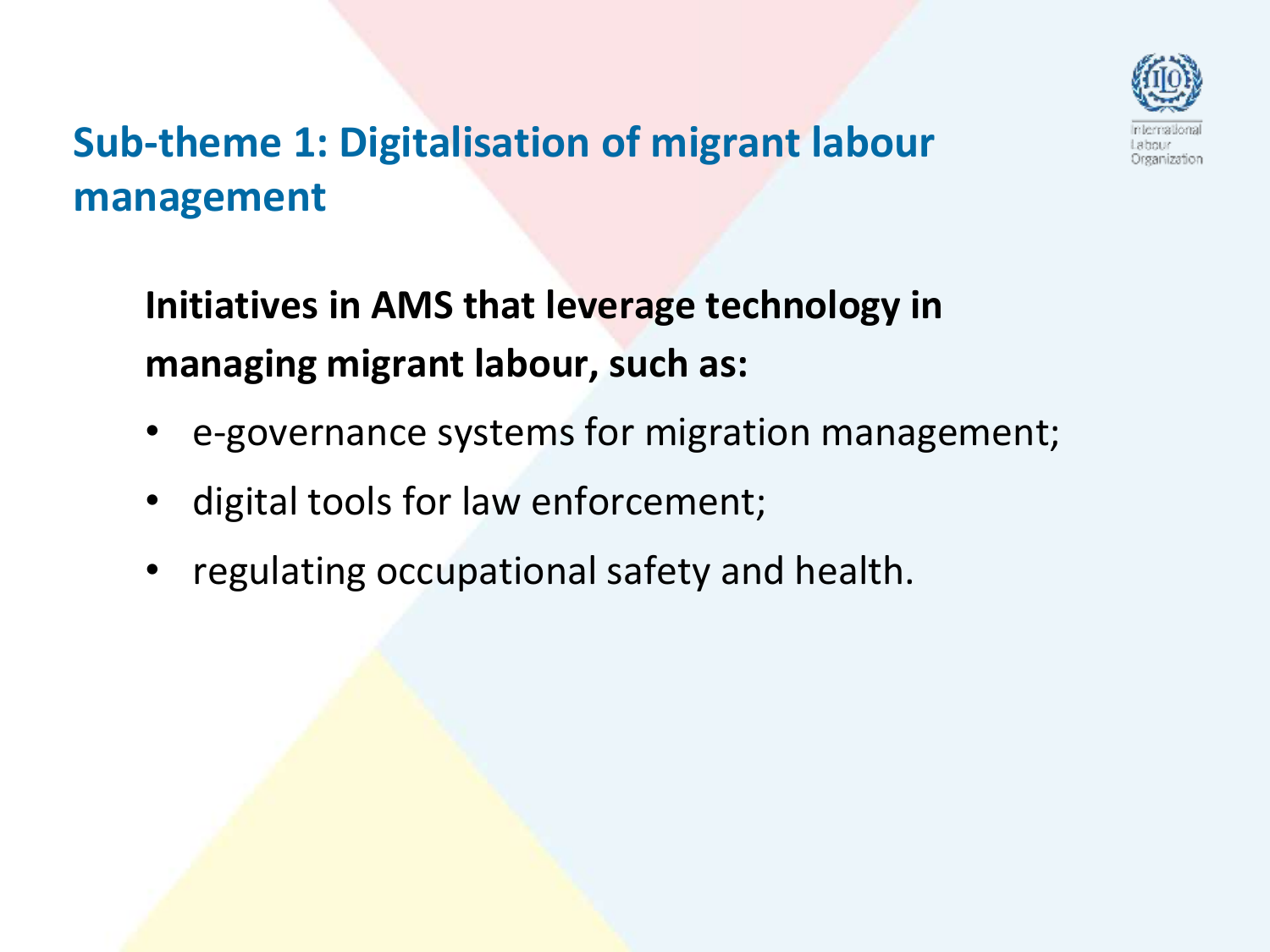#### **Examples: E-governance of migration**



- Systems can include **online migration management systems**; predeparture orientation; repositories for contracts; systems for welfare fund contributions; online complaints mechanisms; etc.
- For example, Philippines **Overseas Workers** Welfare Administration (OWWA) **Electronic Case Registry and Response System (e-CARES**)

|                              |                                                                  |                                   |                                              | OVERSEAS WORKER WELFARE ADMINISTRATION<br>OFW Membership Record |                                                                                                                                                                                                                                                                                                                                                                                                                                                                                                                  | GWWA (D) TRIST033201400011                                                    |                                                       |                       |
|------------------------------|------------------------------------------------------------------|-----------------------------------|----------------------------------------------|-----------------------------------------------------------------|------------------------------------------------------------------------------------------------------------------------------------------------------------------------------------------------------------------------------------------------------------------------------------------------------------------------------------------------------------------------------------------------------------------------------------------------------------------------------------------------------------------|-------------------------------------------------------------------------------|-------------------------------------------------------|-----------------------|
| Personal Information         |                                                                  |                                   |                                              |                                                                 |                                                                                                                                                                                                                                                                                                                                                                                                                                                                                                                  |                                                                               |                                                       |                       |
| <b>Last Name</b>             | First Name                                                       |                                   | Middle Name                                  | Ext. Name                                                       |                                                                                                                                                                                                                                                                                                                                                                                                                                                                                                                  |                                                                               |                                                       |                       |
| <b>TESPOER</b><br>Birth Date | <b>BONFACIO</b><br>Gender                                        |                                   | <b>SUBTENENTE</b><br><b>Market Humbergam</b> | Pausport Number                                                 |                                                                                                                                                                                                                                                                                                                                                                                                                                                                                                                  |                                                                               |                                                       |                       |
| 05/14/1956                   | <b><i>GMALE CEEMALE</i></b>                                      |                                   | +639196227049                                | B6519718                                                        |                                                                                                                                                                                                                                                                                                                                                                                                                                                                                                                  |                                                                               |                                                       |                       |
| <b>Contract Information</b>  |                                                                  |                                   |                                              |                                                                 |                                                                                                                                                                                                                                                                                                                                                                                                                                                                                                                  |                                                                               |                                                       |                       |
| Principal                    | Contract<br>Duration                                             |                                   | <b>OWWA e-CARES System</b>                   | <b>KIW Cates</b><br><b>Home</b>                                 |                                                                                                                                                                                                                                                                                                                                                                                                                                                                                                                  | Welcomet RODARIKA G. TIPOV, strilanogometti innorusken Sistem Olyason (MISO). |                                                       | ь                     |
| Agency                       | TEEKAY SHPPING LIMIT 3 months<br>TEEKAY SHIPPING PHILIPPINES. IN |                                   |                                              |                                                                 |                                                                                                                                                                                                                                                                                                                                                                                                                                                                                                                  |                                                                               | Click Here to add case for Undocumented OPW           |                       |
| <b>Payment Information</b>   |                                                                  | <b>Culd Name</b>                  |                                              |                                                                 | First Name                                                                                                                                                                                                                                                                                                                                                                                                                                                                                                       | Middia Nama                                                                   | <b>THEFT</b>                                          |                       |
| OR Dide<br>10/03/2014        | OR Numbe<br>001410018                                            |                                   |                                              |                                                                 |                                                                                                                                                                                                                                                                                                                                                                                                                                                                                                                  |                                                                               |                                                       |                       |
|                              | <b>Cancel Receipt</b>                                            | Савет то се астеп крои            |                                              |                                                                 |                                                                                                                                                                                                                                                                                                                                                                                                                                                                                                                  |                                                                               |                                                       |                       |
|                              |                                                                  |                                   | Copy CSV Excel PDF                           | <b>Save</b>                                                     |                                                                                                                                                                                                                                                                                                                                                                                                                                                                                                                  |                                                                               | <b>Base</b>                                           |                       |
|                              |                                                                  | <b>DATE</b><br><b>FILED</b>       | <b>OFW NAME</b>                              | CASE DESCRIPTION                                                |                                                                                                                                                                                                                                                                                                                                                                                                                                                                                                                  | <b>LAST ACTION TAKEN</b>                                                      | <b>ENDORSED BY</b>                                    |                       |
|                              |                                                                  | D.I Sep<br>2918<br>00:58:22       |                                              |                                                                 | OFVI's contract has already expired. He relayed his unwillingness to renew his<br>contract two months before it ends. Despite his collice, still, the management failed to<br>release the componsations due to him to wit 1 Balanes for the month of June and<br>July 2015, and 5 day salary for August 1-5, 2018 2, Vacation Leave pay (bate) adjace)<br>3 End of Contract Benefits 4. Ent documents / Certificate of Employment 5. Ticket for<br>Reyach to Manila OFW has been waiting for alread a month now. | Case referred to Rivath, KSA.                                                 | Office of the Deputy<br>Administrator-<br>Coerplices. | <b>Very Circledge</b> |
|                              |                                                                  | <b>D4 Sep</b><br>2019<br>00.55.20 |                                              |                                                                 | OFW CONPLAINING OF DONG HEAVY WORKLOAD LIKE LIFTING AND CARRYING.<br>BOXES OF MINERAL WATER AND GAS TANK, ALSO DELAYED SALARY                                                                                                                                                                                                                                                                                                                                                                                    | EMAL SENT TO POLO<br>JEDDAH / PRA / POEA FOR<br>APPROPRIATE ACTION.           | Repathation and<br>Assistance Division                | <b>View Getaes</b>    |
|                              |                                                                  | 04 Sep<br>2018                    |                                              | (1) month unpaid sayary SR 1.875.                               |                                                                                                                                                                                                                                                                                                                                                                                                                                                                                                                  | E-maked to LRA cc:POEA                                                        | Regional Wetare                                       | <b>View Getain</b>    |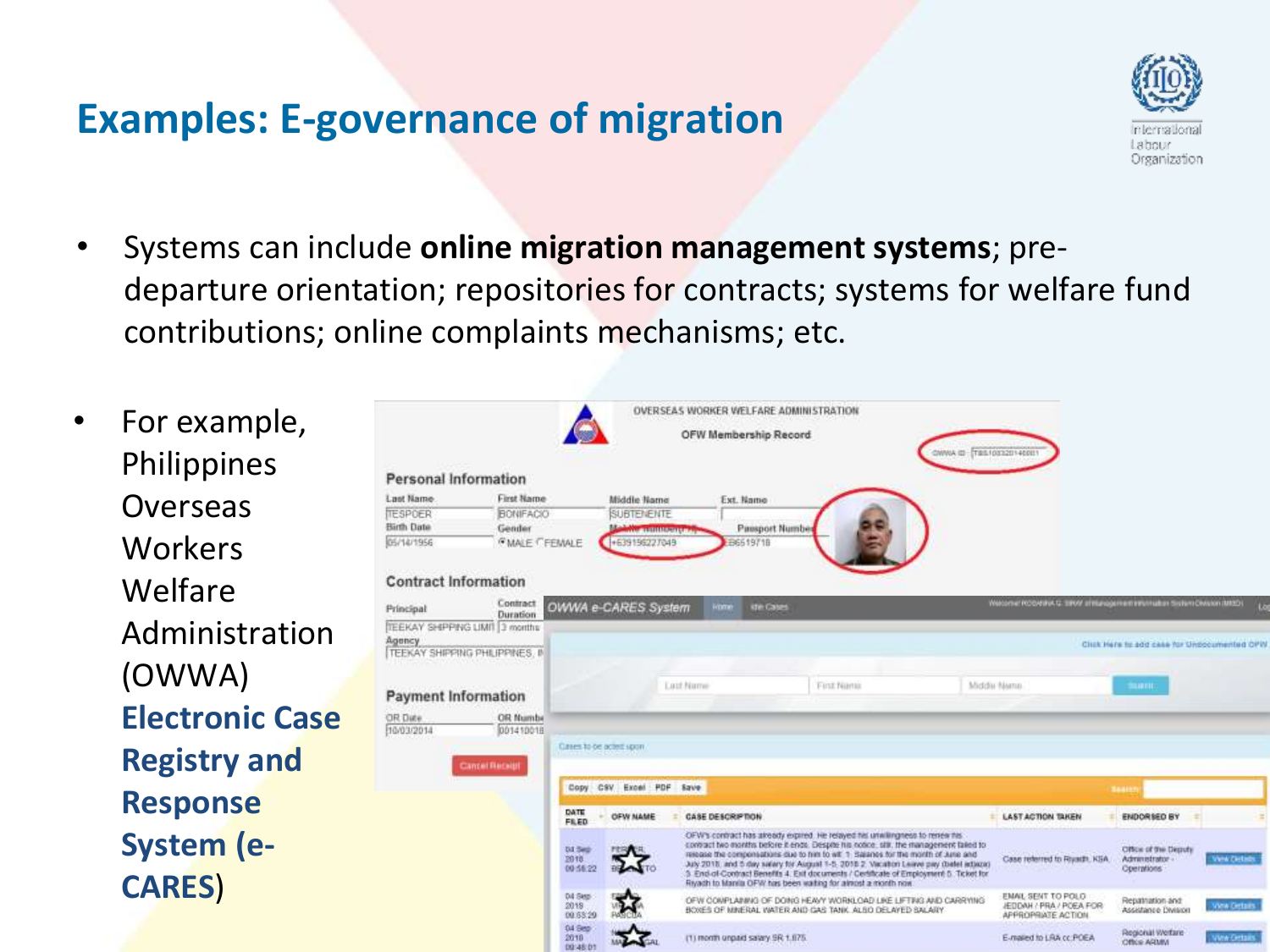#### **Examples: The Philippines OWWA e-CARES**



Philippines Overseas Workers Welfare Administration (OWWA) Electronic Case Registry and Response System (e-CARES**)**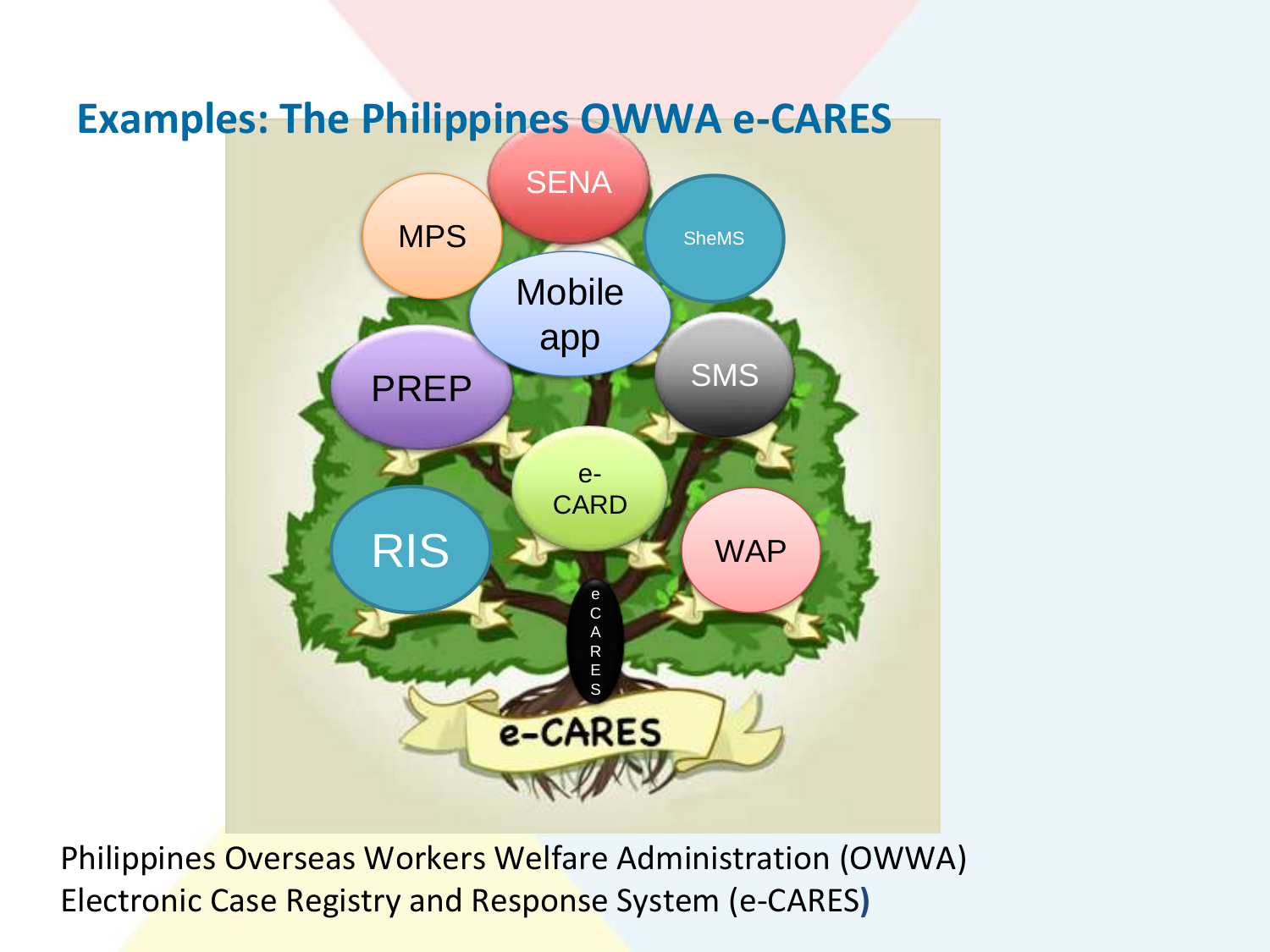#### **Examples: Enforcement, referrals, re-hiring**



- **Platform to register and monitor recruitment agencies:** Identify where issues with recruiters and where such recruiters have (or have had) sanctions against them; Operationalized black lists for recruiters;
- **Connecting service providers:** Apps that map and connect service providers, providing ability for service providers to identify and connect with each other to ease referral of services – emergency, health, shelter etc.
- **Online recruitment platforms** that connect migrant workers and potential employers.
	- For example, **"We are Caring"** online recruitment platform for domestic workers in Hong Kong; transparent e-systems for documentation; no loans or salary deduction.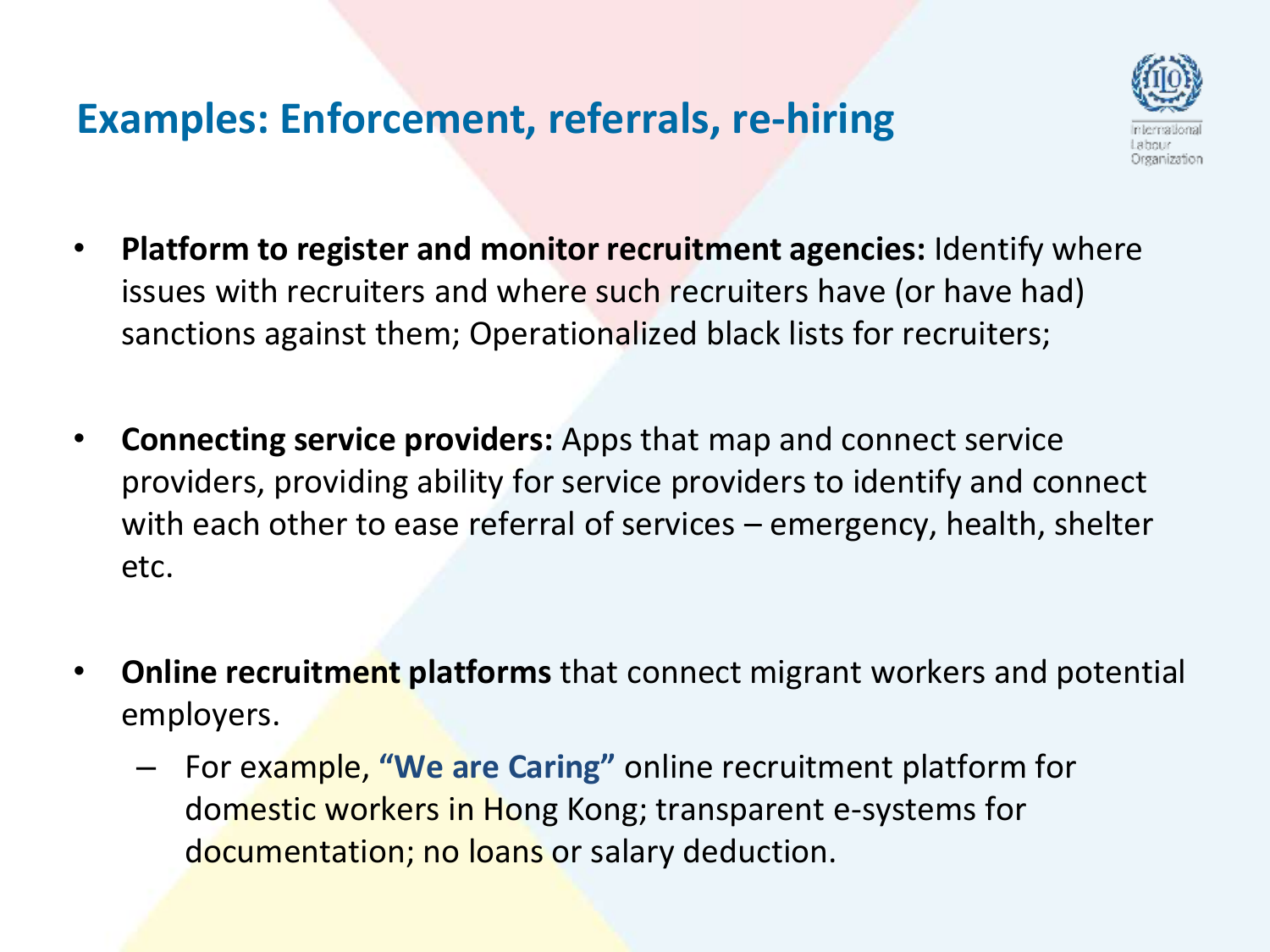

#### **Sub-theme 2: Digital services to migrant workers**

#### **Efforts in AMS to enable migrant workers access to digital support services including:**

- comparing and making informed decision on choice of recruitment agencies;
- support and information through connecting migrant workers;
- direct services and advice, including on financial issues, remittances, complaints;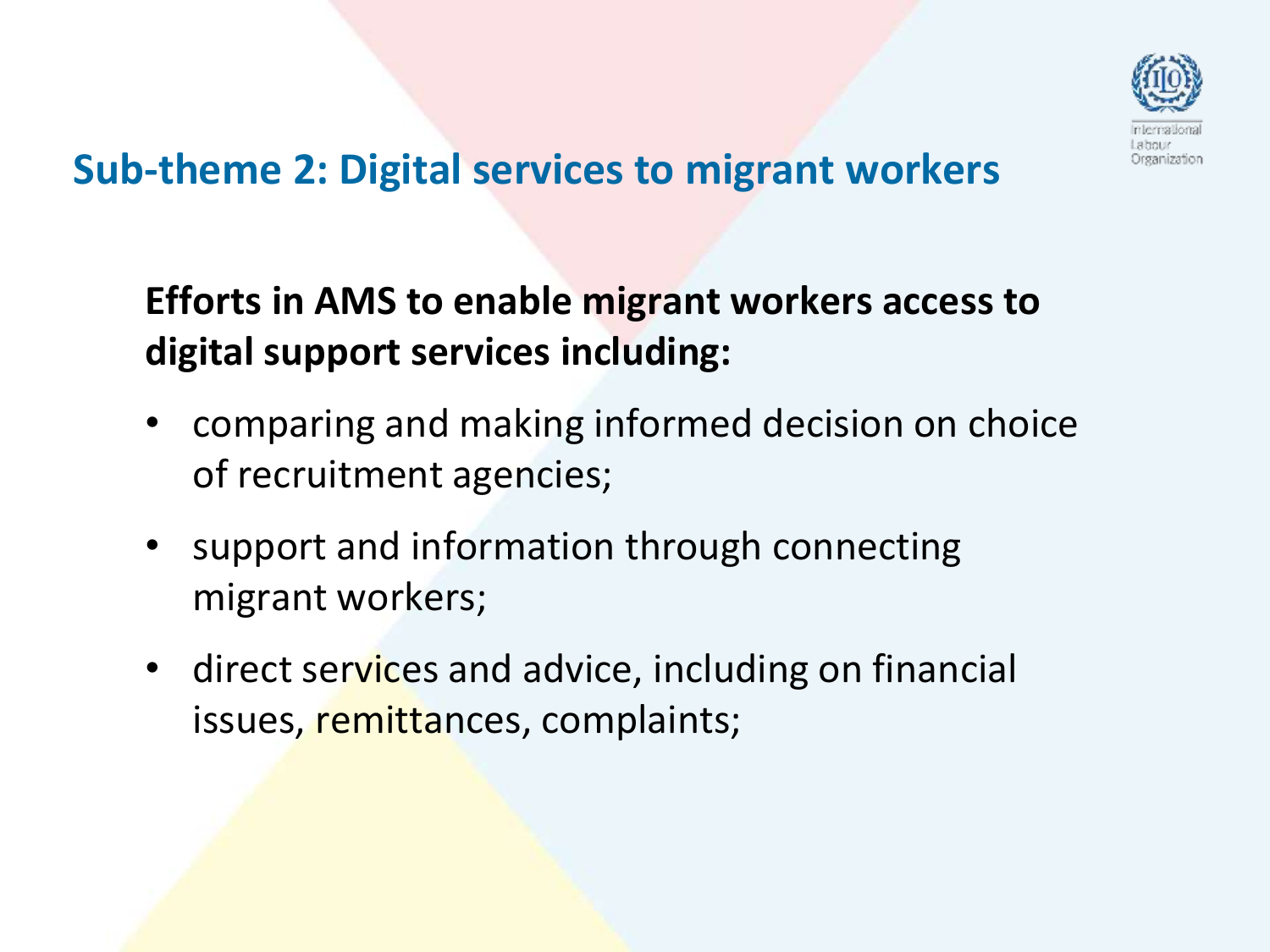#### **Examples: Compare services**



- Platforms that enable migrant workers **compare costs** of services to make informed decisions.
- For example, **SaverAsia** supported by ILO's TRIANGLE in ASEAN.
- Helps migrant workers **compare remittance costs** to find best rates and money saving options.
- Database of **financial services** such as savings, payments, credit, and, insurance products, and **local support organizations**.

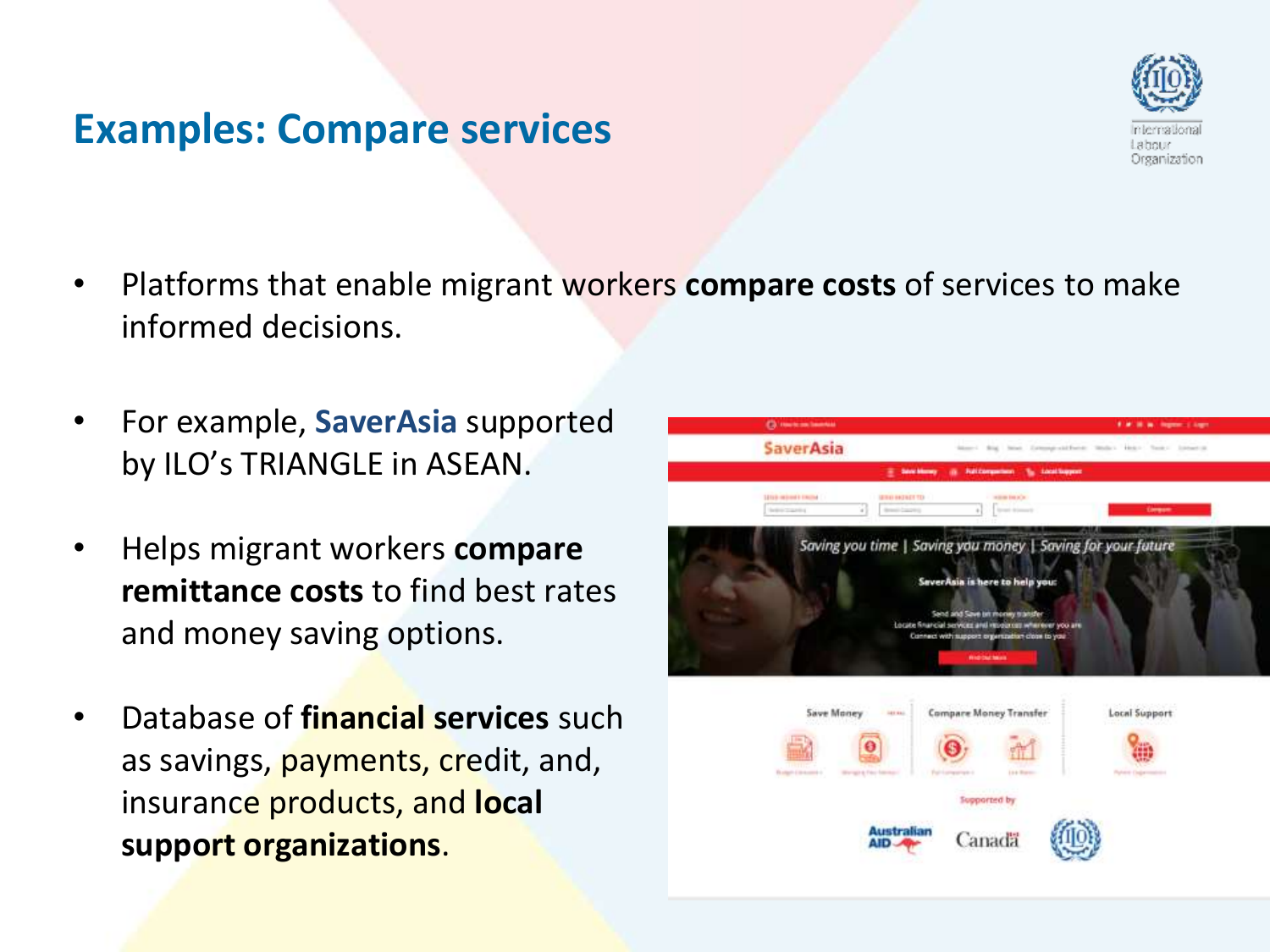#### **Examples: Rate and review**



- Platforms that provide the ability to provide **reviews, and/or ratings of migration experiences** and/or actors, including recruiters and employers.
- For example, **ITUC Recruitment Adviser Platform.**
- Lists thousands of agencies in Nepal, Philippines, Indonesia, Qatar, Saudi Arabia, Hong Kong, etc.
- Allows workers to comment on their experiences, rate recruitment agencies and learn about their rights.

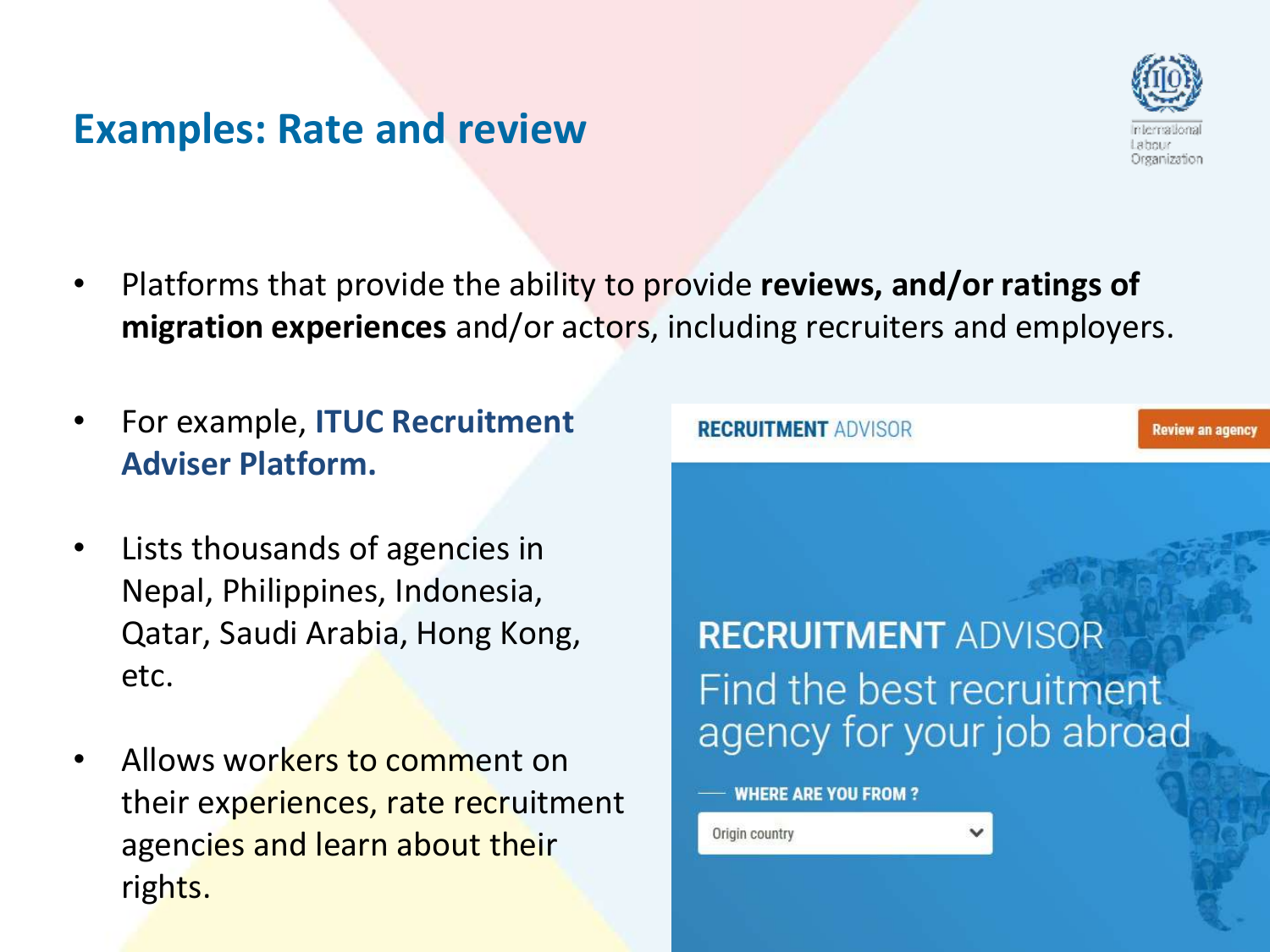#### **Examples: Connecting and membership**





#### **OFWWatch, The Philippines**

- App using **Facebook** login to create profiles;
- Connects Filipino workers with nearby OFWs, and alerts them of anyone in trouble.

#### **HomeNet, Thailand**

- Member organization that runs a network of informal and domestic workers;
- Uses the **Line** as a platform to **facilitate peer-topeer networking**.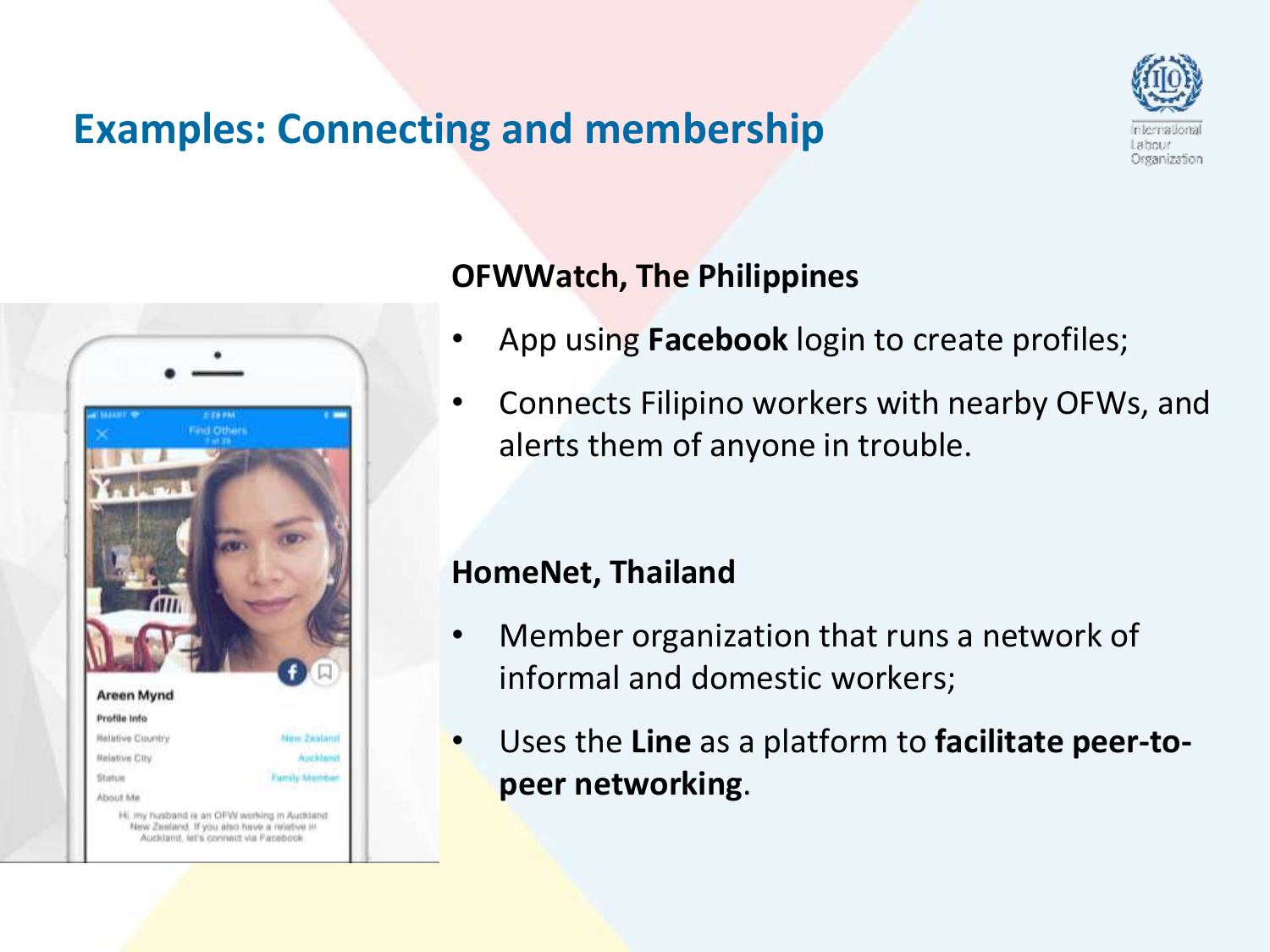#### **Some questions for consideration**



- How to **maximize the benefits** and potential of digitalization for protection of migrant workers?
	- How to promote women and men migrant workers' **access to technology** and **ability** to meaningfully use technology to protect themselves in all economic sectors?
	- **What digital services** and management systems can enhance protection of women and men migrant workers' rights in ASEAN ?
- How to manage and **regulate the risks** related to digitalization?
	- How to **regulate online services** to ensure quality and transparency?
	- How to regulate collection, storage and use of migrant workers **personal information and bio data** to ensure protection of their privacy?